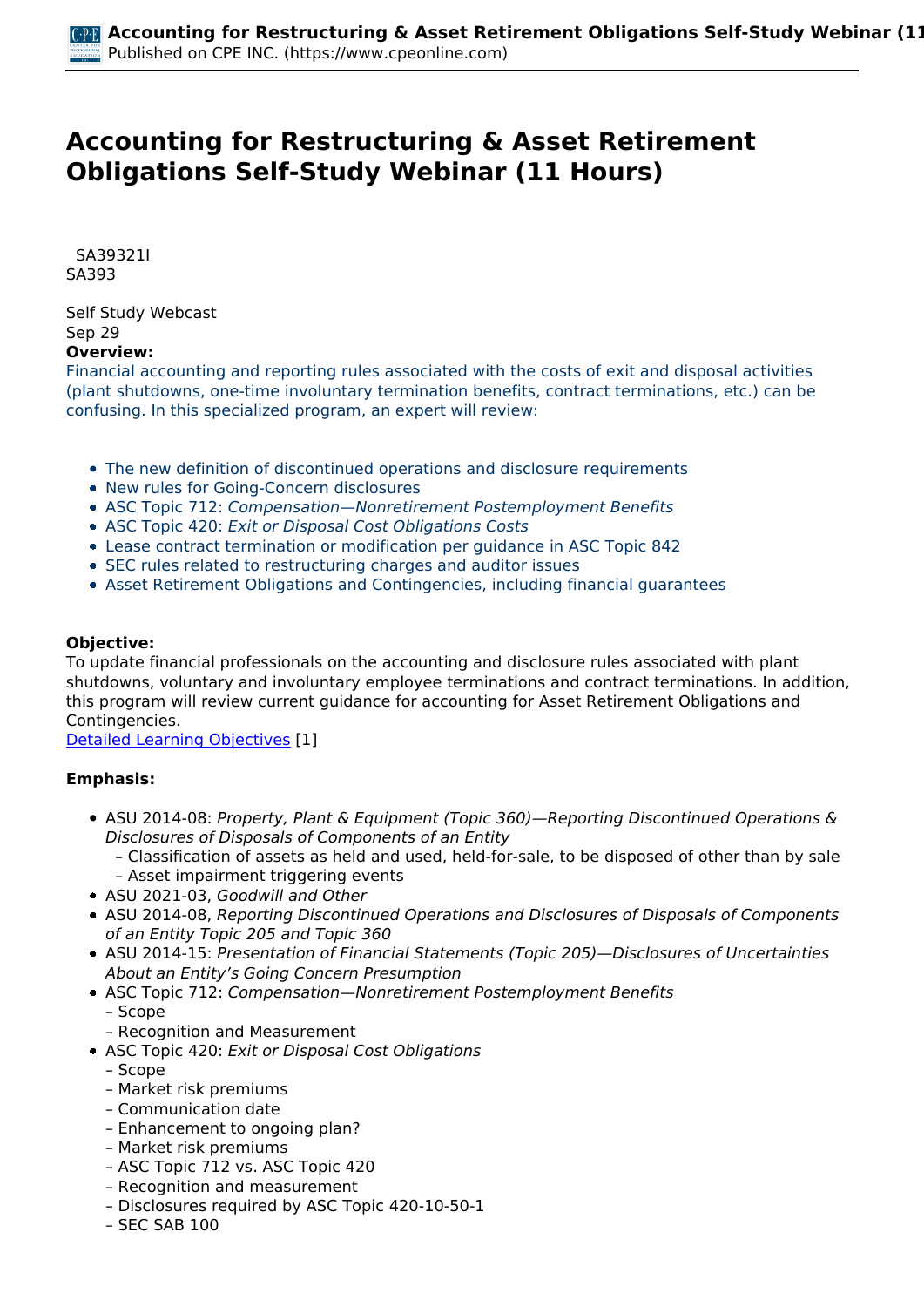**Accounting for Restructuring & Asset Retirement Obligations Self-Study Webinar (1)** 

*Published on CPE INC. (https://www.cpeonline.com)*

- *Costs to Terminate a Lease Contract per ASC Topic 842 Leases*
	- *Scope*
	- *Accounting for lease modification*
	- *Covid-19 impact*
	- *ROU asset impairment*
- *ASC Topic 410-20: Asset Retirement Obligations*
	- *Environmental remediation liabilities*
	- *Differences between ARO and ERL*
	- *Accounting for AROs*
- *ASC Topic 450: Contingencies*
	- *Scope, materiality and measurement*
	- *SEC comment letters and audit considerations*
	- *Significant differences with IAS 37*
- *Financial Guarantees*

*• Identify the criteria for classification as held for sale under Topic 360*

*• Identify mandatory going concern disclosures*

*• Recognize the threshold requirement for the provision of footnote disclosure regarding going concern uncertainties* 

*• Recognize the methodology to be used to determine a nonretirement postemployment benefit under Topic 712*

*• Identify accounting treatment for a liability associated with an exit or disposal activity* 

*• Identify the circumstances under which a liability for one-time employee termination benefits is recognized* 

*• Recognize the circumstances under which a lease liability must be remeasured* 

*• Recognize the potential impacts of COVID-19 on lease accounting* 

*• Recognize the circumstances under which an asset retirement obligation is recognized*